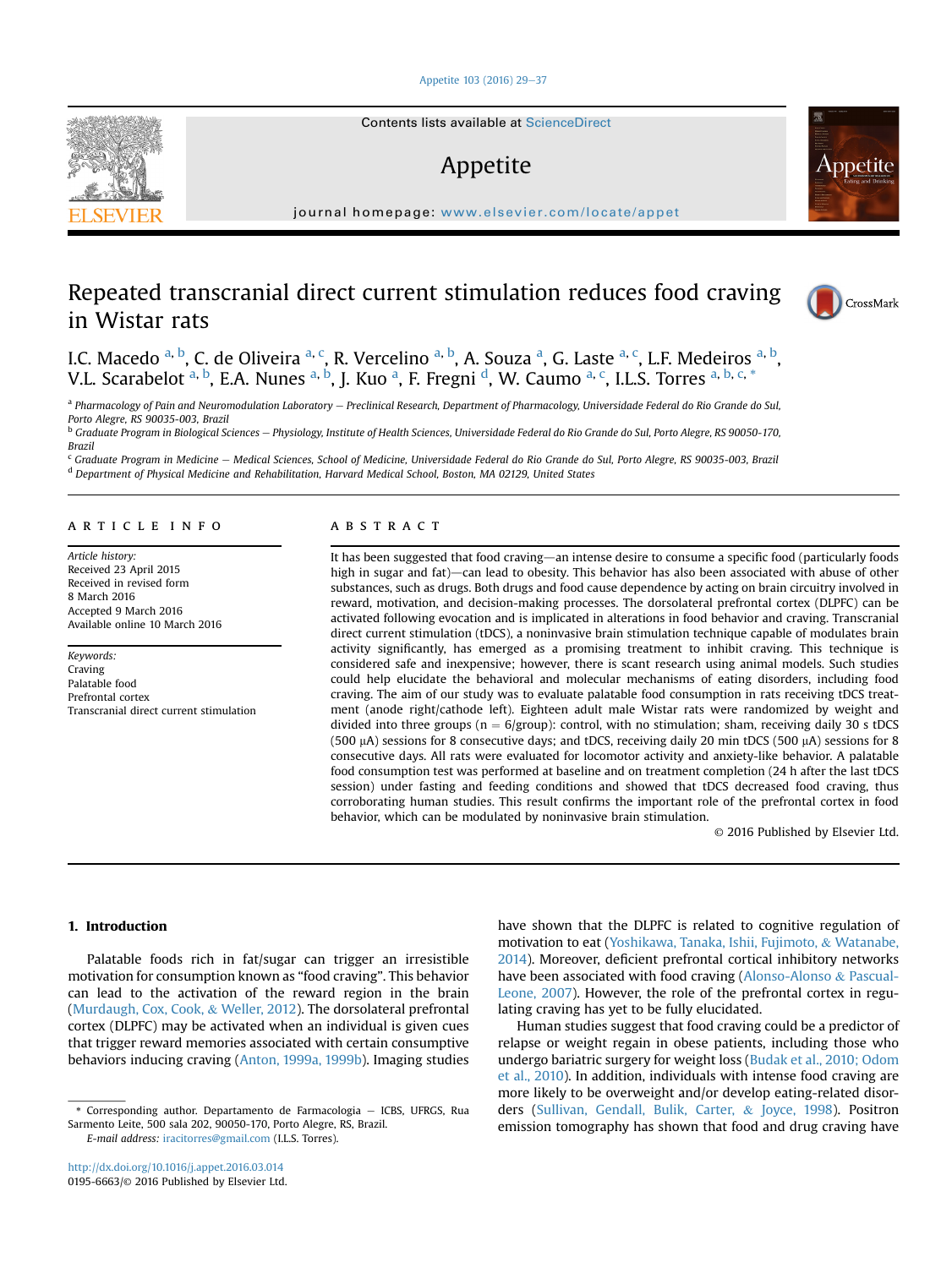similar neurobiological mechanisms (Wang, Volkow, Telang et al., 2004; Wang, Volkow, Thanos, & Fowler, 2004), which indicates that eating control originates in neural networks associated with decision-making (Pignatti et al., 2006). The above studies underscore the relevance the involvement of prefrontal cortex subregions in food craving, evidence suggests that medial prefrontal cortex is involved in reward processing, while lateral prefrontal cortex is involved in decision-making, and orbitofrontal cortex in behavioral inhibition (for a review, see (Perry et al., 2011). Although several factors can influence the decision of food consumption, one possible approach to regulate food craving might be to interfere with this decision making process by altering the activity of the dorsolateral prefrontal cortex (DLPFC) (Fregni et al., 2008). It is interesting to note that prefrontal cortex is an important nexus where reward seeking and inhibitory control processes are integrated (Kalivas & Volkow, 2005).

Transcranial direct current stimulation (tDCS) is a non-invasive technique that has emerged as a promising treatment for craving. The importance this technique is that consists of applying a weak, direct, constant and low intensity electric current. The treatment with tDCS is painless, and has been used to treat chronic pain syndromes (DosSantos et al., 2012) and many neuropsychiatry disorders (Brunoni et al., 2012). The mechanisms by which tDCS induces changes across different levels of the nervous system may involve membrane polarization and, consequently, the modulation of neuronal activity (Hunter, Coffman, Trumbo, & Clark, 2013). Moreover, the effects of tDCS on cortical excitability are polaritydependent. Classically, anodal tDCS enhances, while cathodal tDCS diminishes cortical excitability, within certain parameters of stimulation duration and strength (Nitsche et al., 2003; Nitsche & Paulus, 2000, 2001). An interesting issue is that tDCS modifies not only the activity of cortical areas located directly under the electrodes, but also from distant areas possibly due to primary interconnections (Lang et al., 2005). Many studies using rats have demonstrated the effects of tDCS on memory, Parkinson's disease, and focal epilepsy models (Dockery, Liebetanz, Birbaumer, Malinowska, & Wesierska, 2011; Li, Tian, Qian, Yu, & Jiang, 2011; Liebetanz, Nitsche, Tergau, & Paulus, 2002). Additionally, previous studies of our research group using rats confirmed immediate and long-lasting effects of tDCS treatment on chronic inflammation (Laste et al., 2012) and hyperalgesia induced by chronic restraint stress models (Spezia Adachi et al., 2012). Furthermore, studies in humans have shown that anodal tDCS in the DLPFC (anode right/ cathode left) can suppress food craving (Fregni et al., 2008) and enhance the ability to resist foods in healthy subjects during and shortly after treatment (Kekic et al., 2014). However, there is scant animal model research using tDCS in food craving. Studies of this nature could help elucidate the behavioral and molecular mechanisms of eating disorders, including craving. In addition, the ethical impossibility of studying tissue levels of biochemical markers reinforces the need for animal models. To the best of our knowledge, the present study is the first to use rats in animal models of craving.

Several brain regions are related to food intake, but the hypothalamus is the brain structure responsible for the integration of central and peripheral signaling (Schwartz, 2006) and the homeostatic control of food intake (Vucetic et al., 2010). Various hormones and peptides such as leptin, insulin, and neuropeptide Y can modulate hypothalamic activity on food control (Schwartz, 2006). Brain-derived neurotrophic factor (BDNF), a brain neurotrophin, has been reported to play an important role in regulating energy metabolism and feeding behavior (Noble, Billington, Kotz, & Wang, 2011). A recent study by our group has demonstrated that palatable food intake and/or obesity results in decreased BDNF levels (Macedo et al., 2015), which corroborates other studies showing that a reduction in the levels of this neurotrophin can lead

## to obesity and hyperphagia (Kernie, Liebl, & Parada, 2000; Maekawa et al., 2013; Yi, Heppner, & Tschop, 2011).

In addition, a number of studies have indicated that tDCS can suppress food craving in humans (Fregni et al., 2008), although those studies provided little information regarding the underlying brain mechanism involved. In view of this, the current study was designed to investigate, in an animal model, whether consecutive tDCS sessions would increase the ability to resist foods by reducing food craving. The behavioral parameters herein evaluated were locomotor and exploratory activity, anxiety-like behavior and palatable food consumption test. The objectives of our study were 1) to evaluate the efficacy of eight consecutive tDCS sessions in reducing food craving and 2) to assess the effects of tDCS on brain plasticity in hypothalamic regions regulated by BDNF expression.

## 2. Materials and methods

#### 2.1. Animals

Eighteen 60-day-old male Wistar rats (weight,  $200-250$  g) were randomized by weight prior to experiment initiation and housed in  $49 \times 34 \times 16$  cm polypropylene cages. The rats were maintained on a standard 12-h light-dark cycle (lights on at 7:00 a.m. and lights off at 7:00 p.m.) in a temperature-controlled environment (22  $\pm$  2 °C), and had access to water and chow ad libitum. All experiments and procedures were approved by the institutional Animal Care and Use Committee (GPPG-HCPA protocol No. 110455) and conducted in compliance with Brazilian laws (Brasil, 2008; MCTI, 2013a; MCTI, 2013b) and the Laboratory Guide For The Care And Use Of Animals (The National Academies Press, Eighth Edition, 2011). The husbandry of the animals followed Law No. 11794 (Brazil), which regulates the scientific use of animals. Vigorous attempts were made to minimize animal suffering and decrease external sources of pain and discomfort, as well as to use the minimum number of animals required to produce reliable scientific data. The rats were divided in three animals per cage and acclimated to the vivarium for one week before beginning treatment.

#### 2.2. Experimental design

As shown in Fig. 1, after the acclimation period, the animals were randomly selected for weight and length measurements and subsequently allocated into three groups ( $n = 6$ /group): control (CT), sham stimulation (Sham), and transcranial direct current stimulation (tDCS). Before exposure to treatment, the rats were exposed to the open-field apparatus to evaluate locomotor and exploratory activity, and anxiety-like behavior was evaluated on a plus-maze and had access to palatable food during five days for food learning. Forty-eight hours after the learning period, the rats were subjected to a baseline palatable food consumption test. Subsequently, the experimental groups received either active or sham tDCS treatment for eight consecutive days. Twenty-four hours after the last treatment session, all animals underwent a final palatable food consumption test and were killed. The hypothalamus was removed for subsequent analysis of BDNF levels.

## 2.3. Blinding

To control for possible measurement bias, a number of steps were taken. The hair of all animals across the three groups was shaved in the area of electrode placement. In addition, the researchers responsible for the behavioral ratings were blinded to the numbers assigned to the test boxes, which was done by a third researcher. Therefore, it was impossible for the investigators to distinguish the groups receiving active tDCS treatment from the